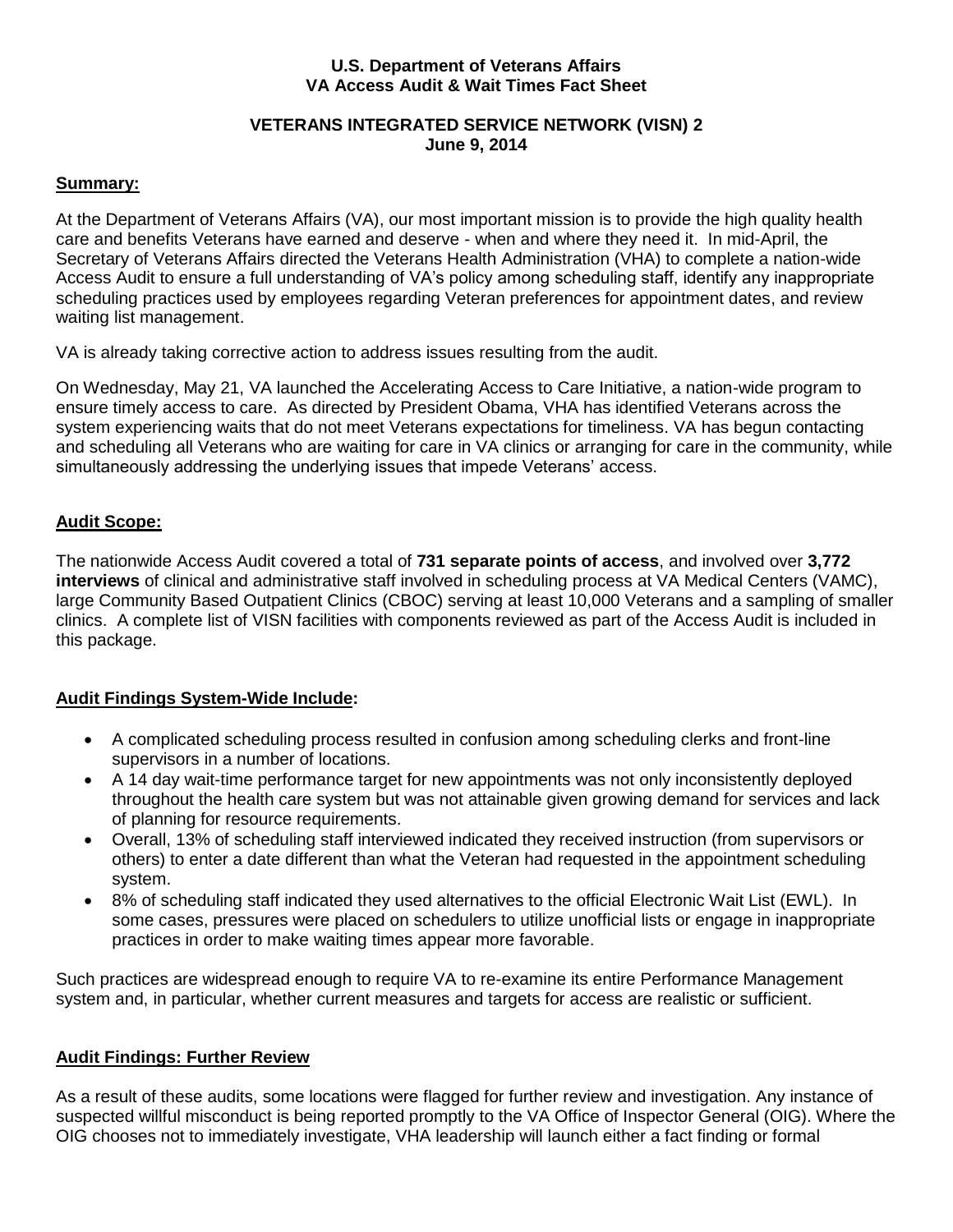administrative investigation. Where misconduct is confirmed, appropriate personnel actions will promptly be pursued. As a result of the initial audit findings, there are no facilities in VISN 2 that require further review.

### **Audit Findings: Immediate Actions:**

While VHA must assess and learn from the Access Audit, we are immediately redoubling our efforts to quickly address delays in Veterans' health care. VHA is identifying where Veterans are waiting for care and ensuring that timely, quality care is made available as quickly as possible. Among the immediate actions VA is taking:

- VA has accelerated care for Veterans currently waiting for health care services. **VHA is in the process of contacting in excess of 90,000 Veterans during the first phase of VA's "Accelerating Access to Care Initiative"**
	- $\circ$  VHA will provide Veterans who do not currently have an appointment, or are waiting for additional care or services longer than 30 days the option to be rescheduled sooner if VA capacity exists, keep their scheduled appointment, or be referred to non-VA providers in the community
- VA has suspended all VHA Senior Executive Performance Awards for FY14
- VHA will remove 14-day performance goal from employee performance plans
- VHA will revise, enhance and deploy Scheduling Training
- VHA will implement a site inspection process

# **Audit Findings: Long Term and Other Actions**:

VHA is committed to a renewed and aggressive preparation, teaching, training and coaching of our employees. Throughout the immediate and long term, we will emphasize accountability, and ensure managers and staff engaging in inappropriate practices are held accountable.

- VHA will overhaul the scheduling and access management directive
- VHA will roll out near-term changes to the legacy scheduling system
- VHA will acquire and deploy long-term scheduling software solutions
- VHA will reassess and establish access timeliness goals
- VHA will strengthen accountability for integrity in scheduling and access management

### **Locality Wait Time Information**

On May 15, 2014, **VHA had over 6 million appointments scheduled** across the system. Nationwide, there are roughly 57,436 Veterans who are waiting to be scheduled for care and another 63,869 who over the past ten years have enrolled in our healthcare system and have not been seen for an appointment. VA is moving aggressively to contact these Veterans through the Accelerating Access to Care Initiative.

Facility data for VISN 2 is listed in the attachment. Complete data is located online at [www.va.gov/health/access-audit.asp](http://www.va.gov/health/access-audit.asp)

At the Department of Veterans Affairs (VA), our most important mission is to provide the high quality health care and benefits Veterans have earned and deserve. While VHA must assess and learn from the Access Audit, we are immediately redoubling our efforts to quickly address delays in Veterans' health care.

VHA is identifying where Veterans are waiting for care and ensuring that timely, quality care is made available as quickly as possible through the Accelerating Access to Care Initiative.